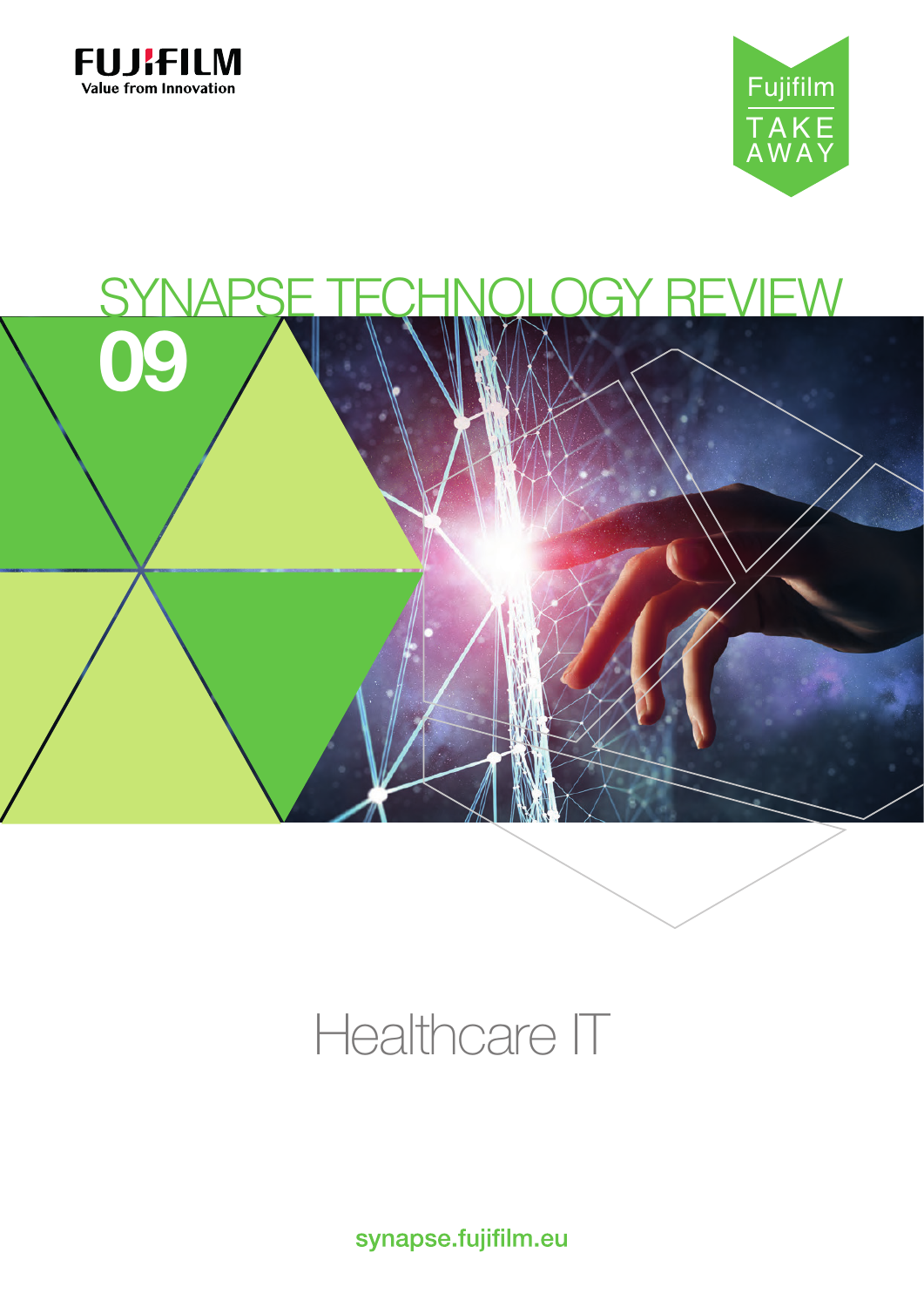

### MEDICAL INFORMATICS TECHNOLOGY REPORT



Azienda Ospedaliera di Desio e Vimercate

## Synapse technology involves all of the workflow from the patient's arrival until their departure

### **TELEVISION**

#### **Introduction**

Vimercate Hospital is part of the Regional Healthcare society and manages the prevention, diagnosis, care and rehabilitation of the Lombardy residents, with the prime goal of driving improvements in their general health and wellbeing. Moreover, since 2017, Vimercate achieved level 6, out of 7, of the Electronic Medical Record adoption model (EMRAM) by HIMSS, that represents internationally acknowledged excellence in computerizing clinical healthcare processes.

#### **Challenge**

With more than 20 million clinical documents managed, the main aim was complete dematerialization of clinical papers and patient images. This has been planned to achieve a double objective: maximise technological support for the physicians and simplify the access procedures to the health service for the patients. To implement these aims, Fujifilm made its innovative imaging solutions available for creating patient-centric solutions, designed and implemented to manage mission-critical data in real-time. The Synapse solution provided tools to aid the clinical workflows, ensuring the highest quality of care, and improving the value delivered in terms of clinical outcomes. The innovation path followed three fundamental objectives, organization, integration of processes and performance of services.

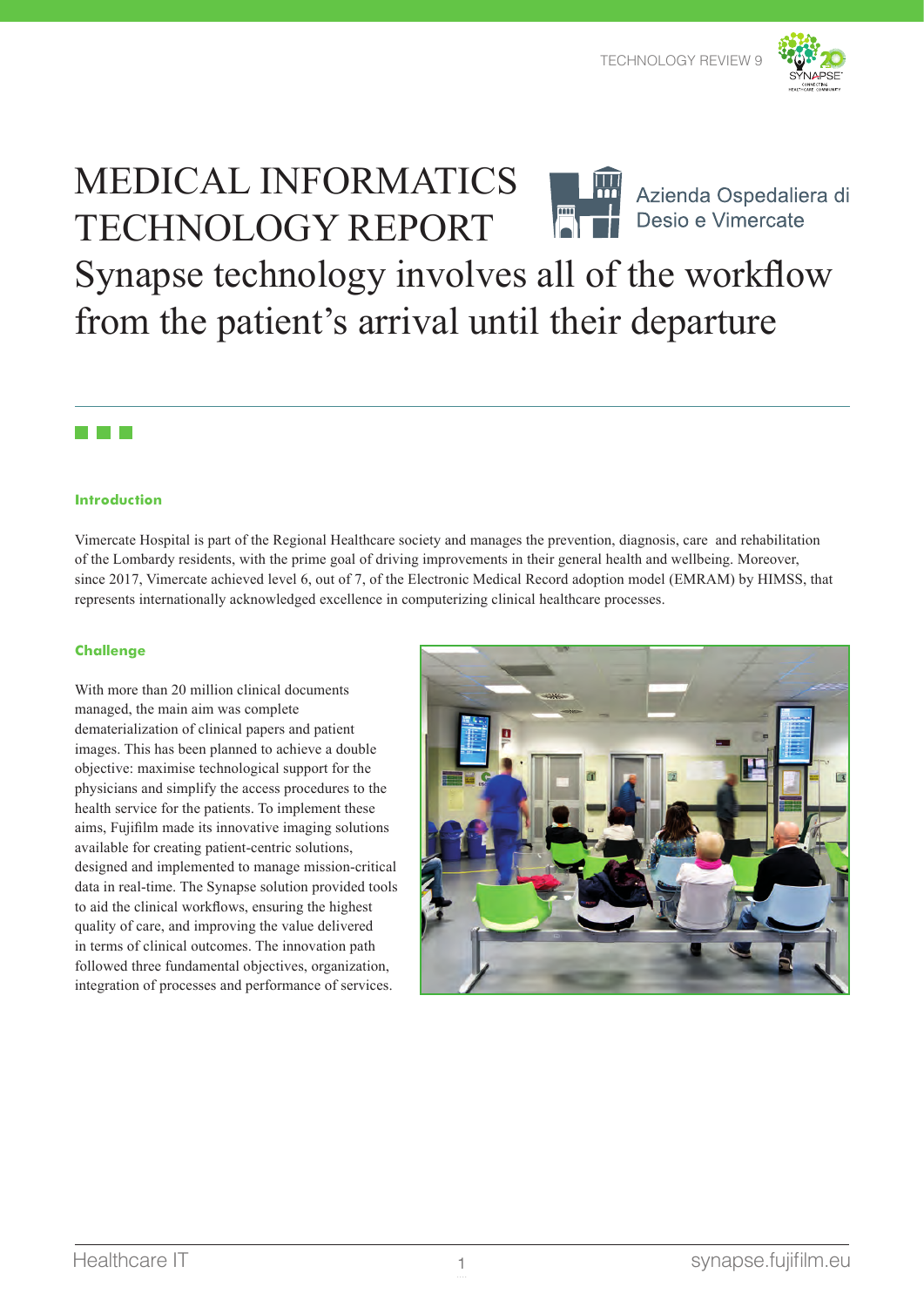





#### **Solutions**

The innovation and efficiency path followed in Vimercate Hospital has been achieved due to the realization of many initiatives over the years. Reaching the final objective of creating a unique and reliable informatics architecture to provide the service for the hospital's physicians and patients. The Synapse platform has played a crucial role for the correct and effective development of the entire patient care pathway, from acceptance of requests for diagnostic tests, to reception of out/in-patient patients, to planning of clinical services and production and delivery of digital reports.

#### **Digital Interface**

Kiosks have a touchscreen video interface and allow patients to book and pay for appointments, collect reports by printing them or saving them on a USB device, reducing avoiding waiting time at reception desks. In a wider vision, Kiosk usage should represent a temporary phase necessary to promote the gradual shift to online services; with an end goal that the patients will be able to handle every aspect of

their healthcare pathway directly from home in real time. Synapse technology supports every step, from a patient's arrival at the hospital until the completion of the service: Synapse manages all the diagnostic procedures and all documentations.